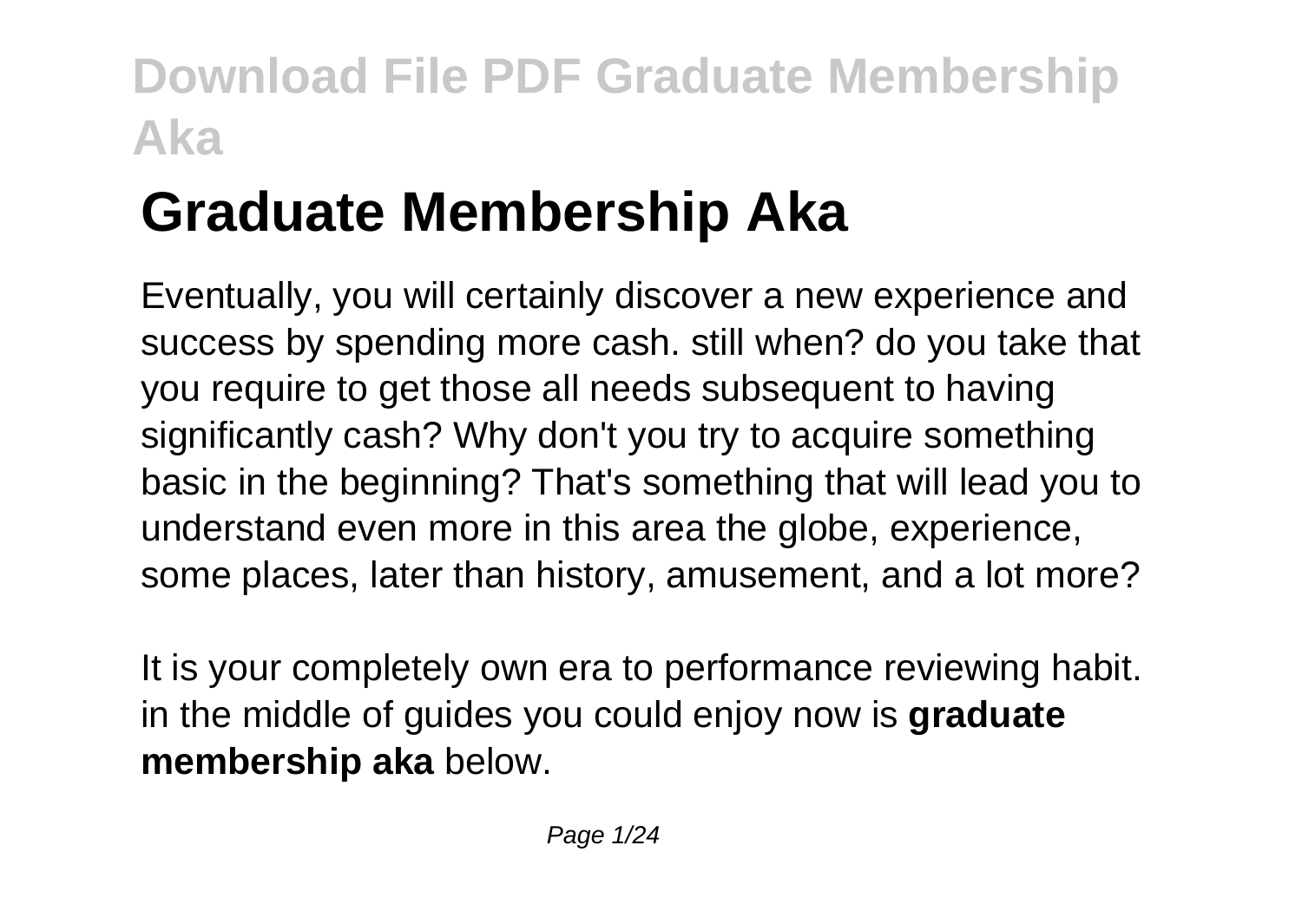Interested in Graduate Membership of a BGLO? I FINALLY Became An AKA!!| Alpha Kappa Alpha Sorority Inc. Grad Chapter Experience ?? **How to Show NPHC Interest In Fall 2020 During COVID| Can You Be Interested Virtually? Other Updates** WHAT IT'S LIKE TO BE 23 \u0026 IN A D9 GRAD CHAPTER (Alpha Kappa Alpha)?!| Life As A Graduate AKA Member

CORONAV!RUS, SOCIAL DISTANCING, AND SPRING 2020 INTAKE PROCESSES?? | NPHC | Shea Miller

NPHC TEA: How To Join A Graduate Chapter In Two Ways Hanging With B - Vlog #24: I Finally Became An AKA! PROPHYTE STATUS! ALPHA KAPPA ALPHA NEW MEMBERSHIP LUNCHEON

And I finally became an AKA! I got my pearls!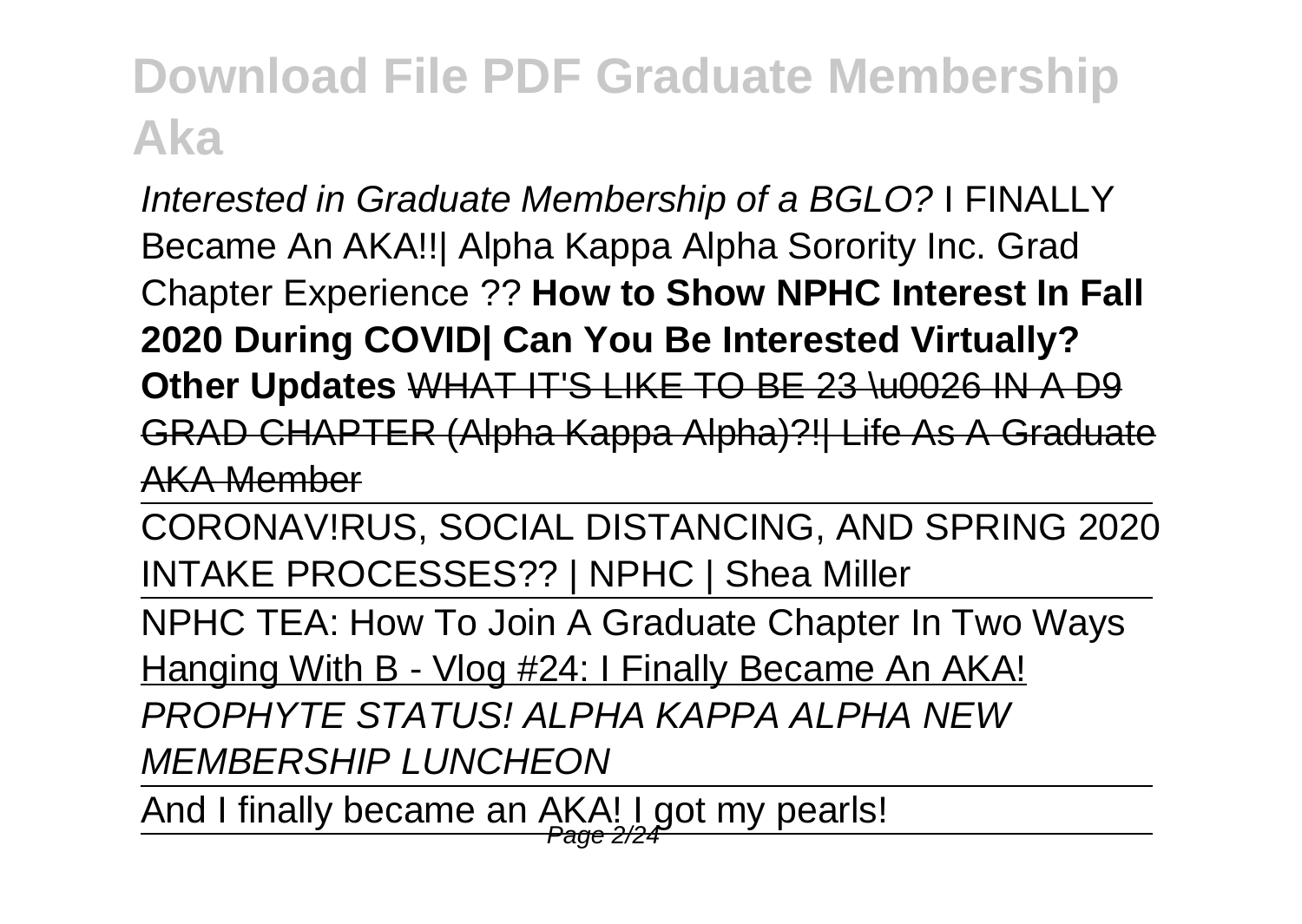Is It Harder To Show Interest In A NPHC Organization As Graduate? | Shea MillerAlpha Kappa Alpha Sorority, Inc. | Rho Omicron Omega Chapter | Spring '16 Probate NPHC TEA : How I Manifest Becoming An AKA The Book That Got Me Through It All Alpha Kappa Alpha After College Vlog-Grad Chapter and AKA Probate **Grad Chapter Intake Dos \u0026 Don'ts | KelsTells Advice GREEK ADVICE | UNDERGRADUATE VS GRADUATE CHAPTERS** Things to Consider When Joining A BGLO! ??? Spring 2019 Epsilon Phi Omega Chapter of Alpha Kappa Alpha Sorority Inc. Graduate Chapter/ Alpha Kappa Alpha Sorority, Inc./ Sigma Rho Omega **Why I joined Alpha Kappa Alpha Sorority, Inc.** Grad Chapter Q \u0026 A | Your Questions Answered | KelsTells Graduate Membership Aka Page 3/24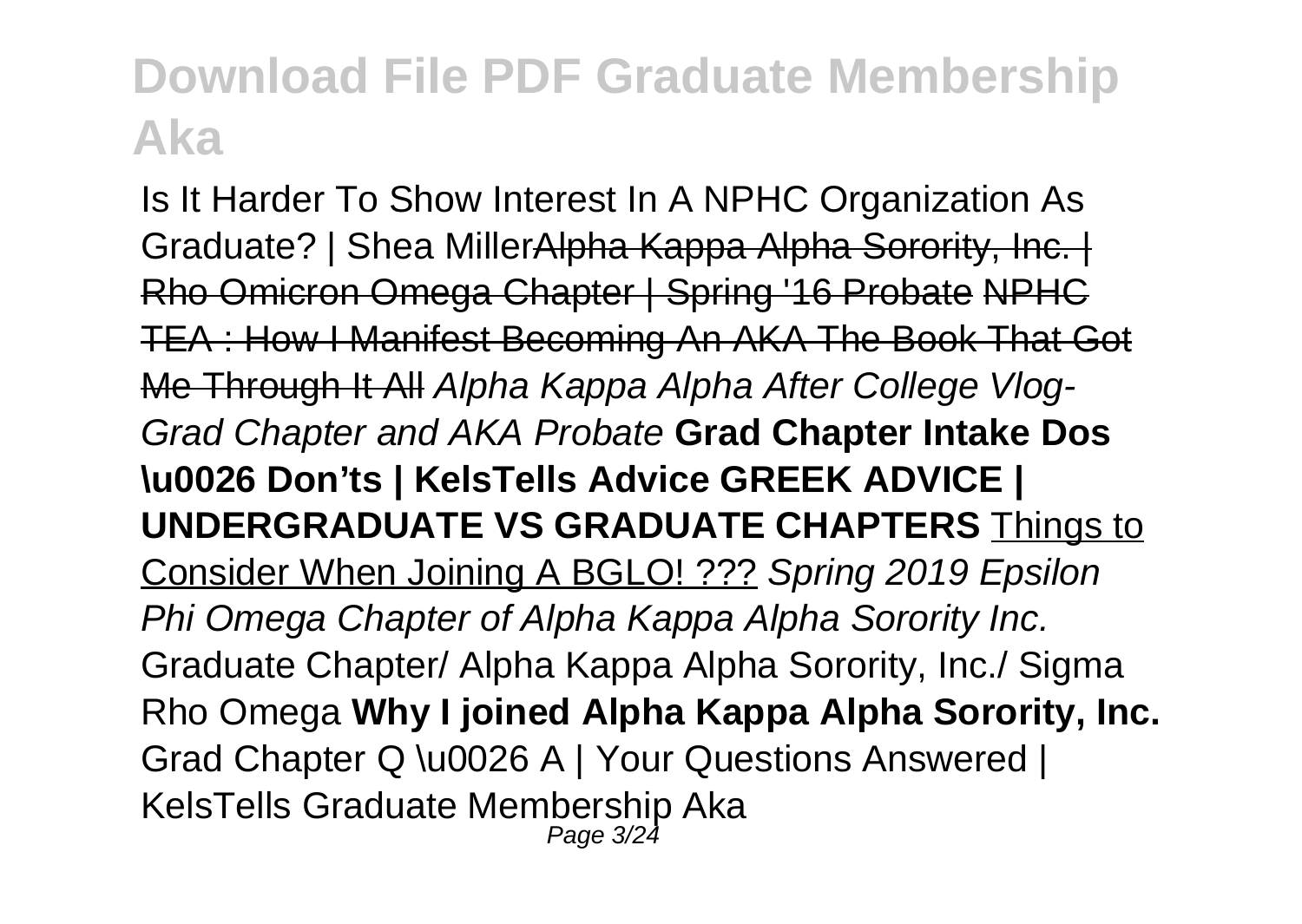Graduate Membership Requirements: Completion of at least a baccalaureate degree with a cumulative average of at least C+ or a graduate degree from an accredited senior college/university. Motivation and ability to promote and extend the policies and programs of Alpha Kappa Alpha Sorority.

TBO | Alpha Kappa Membership | Graduate - AKA Sorority Graduate membership for Alpha Kappa Alpha does not occur through pledging as does the undergraduate membership to Alpha Kappa Alpha. Alpha Kappa Alpha extends graduate membership by invitation only. Potential members receive an invitation to begin the membership intake process as long as they meet the sorority's requirements.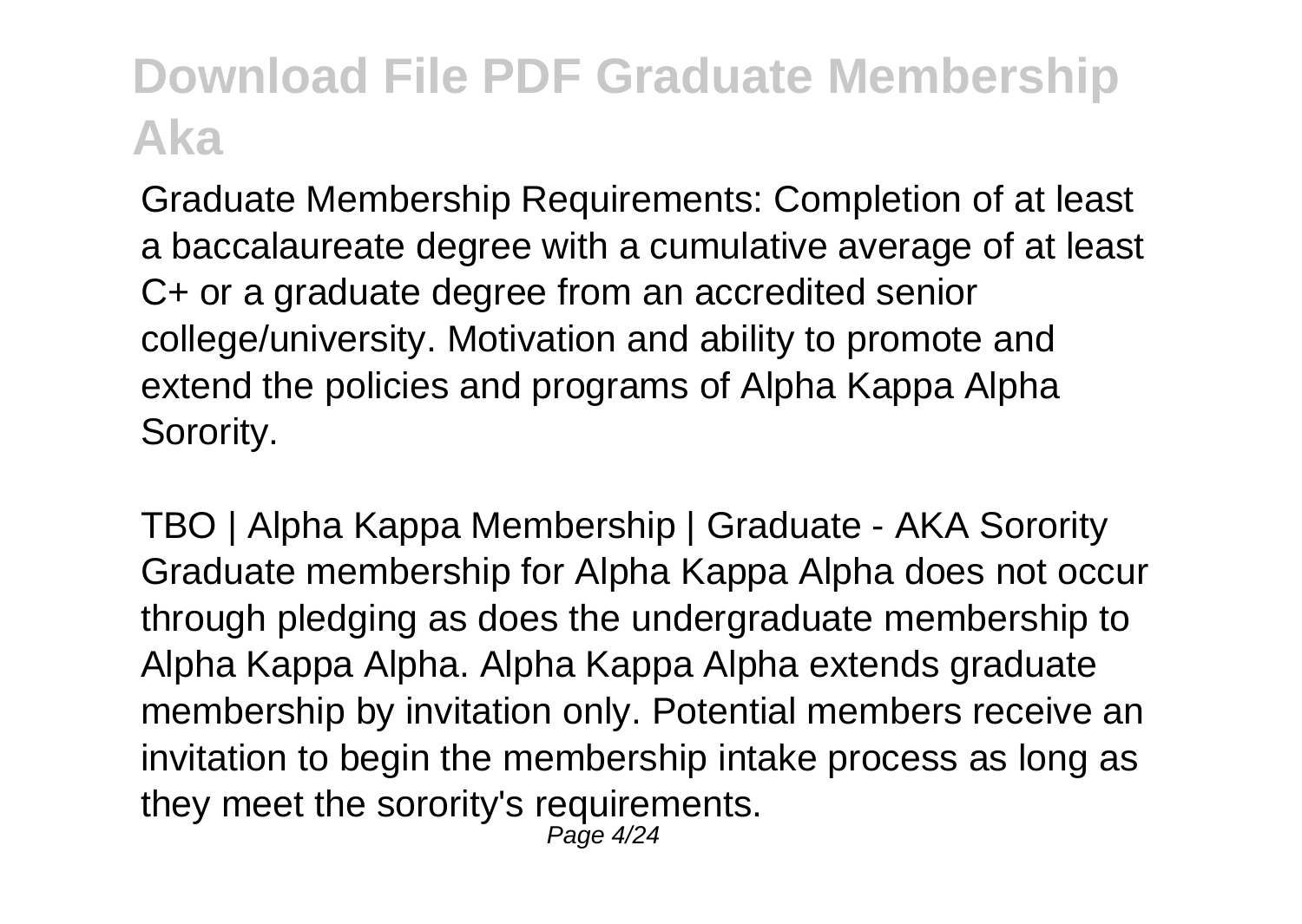How Do You Pledge Graduate Chapter of AKA? Graduate membership is by invitation only and is not solicited through our graduate chapters. Graduate chapters host public events, such as forums, cultural presentations and social activities, so that prospective candidates can become acquainted with chapter members and learn about service activities they offer to local communities.

Alpha Kappa Alpha Sorority, Inc. - Service to All Mankind ... Graduate membership is by invitation only. Women seeking membership should visit www.aka1908.com for more information regarding the sorority and qualifications for membership.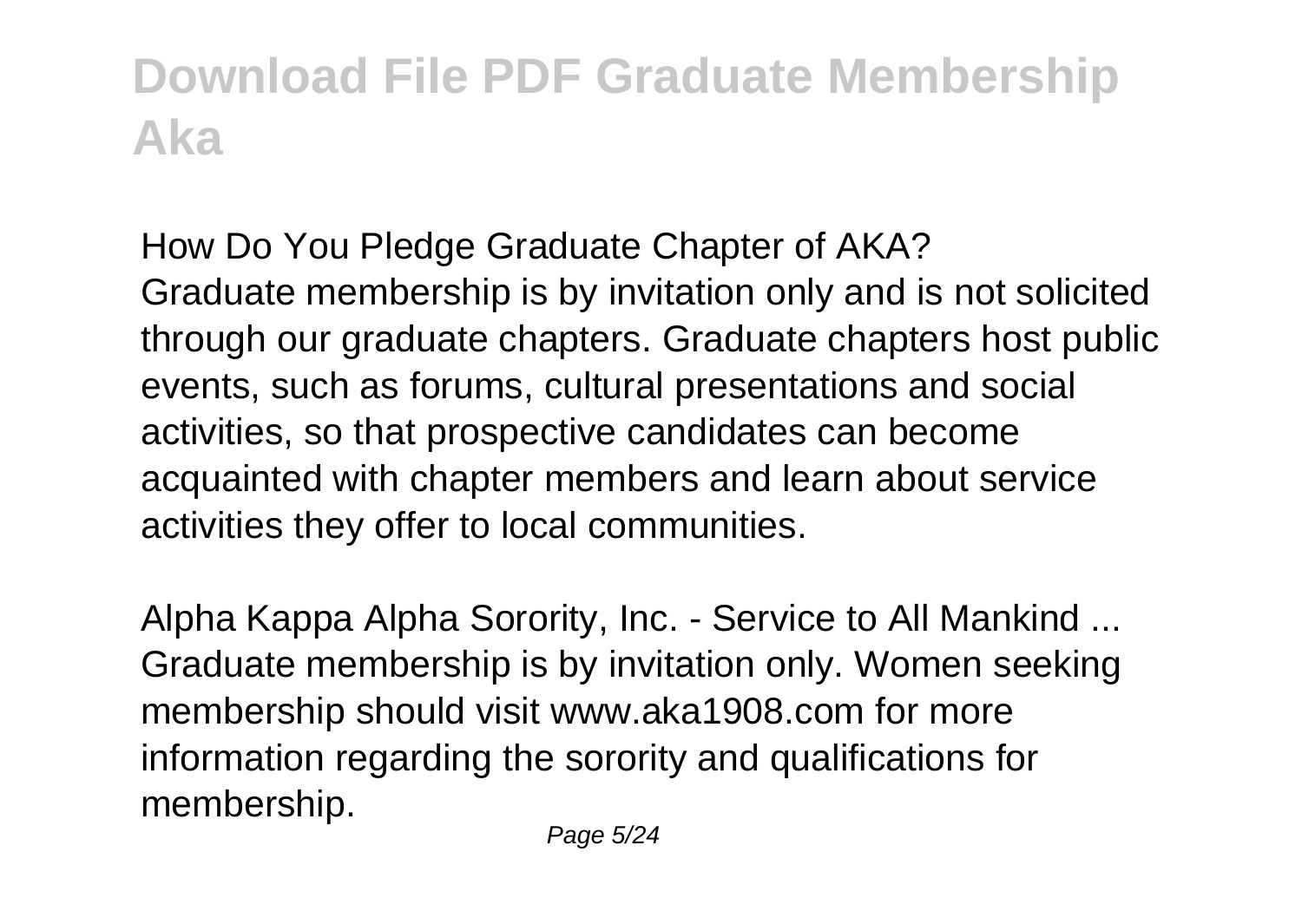Graduate Membership | AKA Beta Zeta Omega Alpha Kappa Alpha is a community service-focused sorority for African American women. As an undergraduate, find a local AKA chapter and meet the minimum requirements to apply. Next, complete the Membership Interest Application and attend Rush. For college grads, you must be invited to join.

How to Become an AKA: 12 Steps (with Pictures) - wikiHow Candidacy for membership into Alpha Kappa Alpha Sorority, Incorporated® graduate chapters is open to women of high ethical and scholastic standards who have completed of a baccalaureate degree, with at least a C+ cumulative average, Page 6/24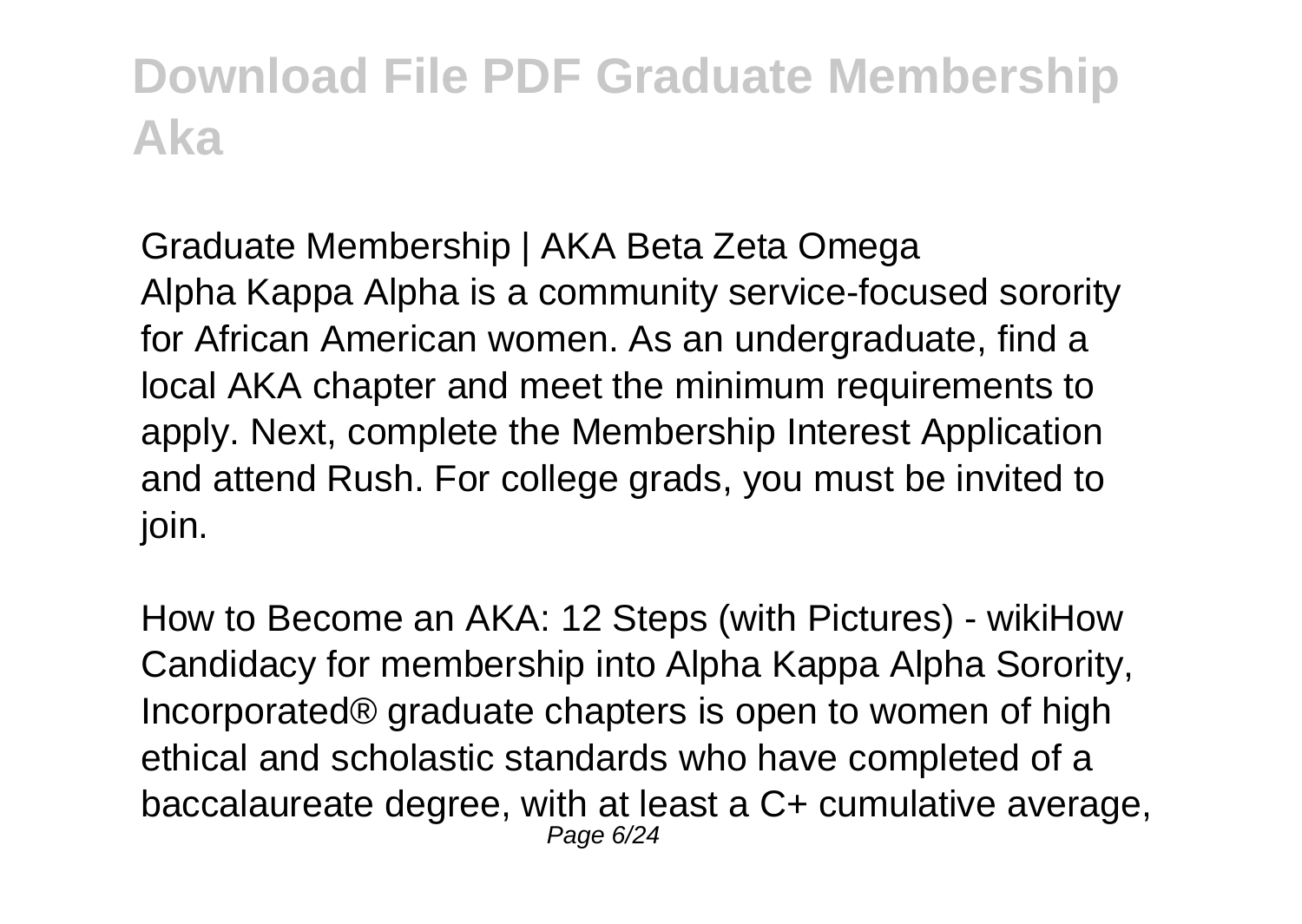or a graduate or professional degree (Ph.D., M.D., J.D., etc.) from an accredited college or university.

Membership | Delta Zeta Omega Contact the Alpha Kappa Alpha Sorority graduate advisor on campus with any additional questions pertaining to the Membership Intake Process. Graduate Membership . Requirements. Completion of at least a baccalaureate degree with a cumulative average of at least C+ or a graduate degree from an accredited senior college/university; Motivation and ability to promote and extend the policies and ...

Prospective Membership - Alpha Kappa Alpha, Inc. If you have a bachelor or advanced degree (s) from an Page 7/24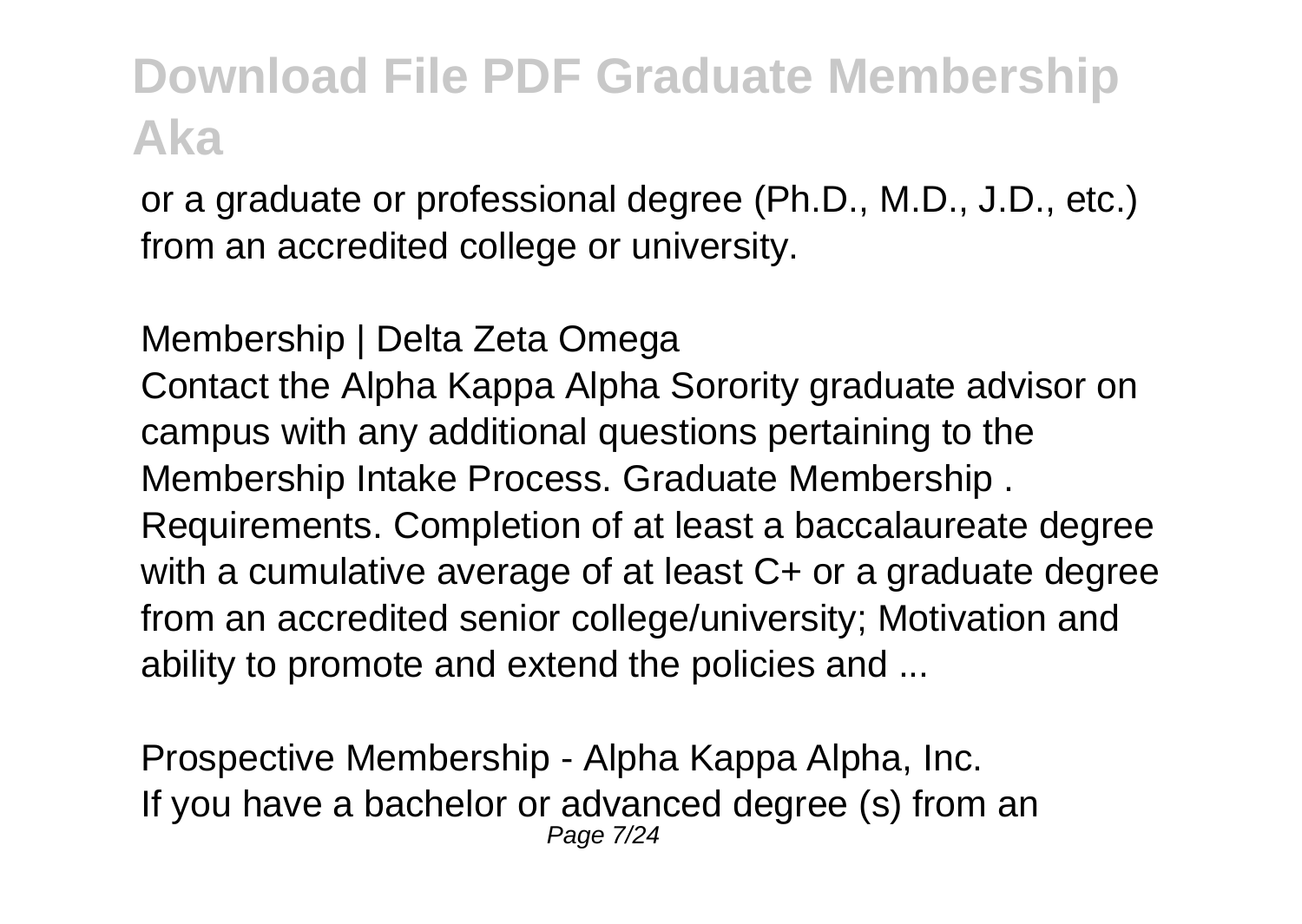accredited four-year college or university, membership is obtained through a graduate chapter. An active graduate chapter will extend an authorized and written membership letter of invitation upon approval of the official Membership Intake Process to prospective members.

Membership - Alpha Kappa Alpha

How to Pledge an AKA Sorority Outside of College Becoming a member of a sorority after college requires you to use many of the same basic strategies that you would have used as an undergraduate. The main difference is, once college has been completed, membership can often only be obtained through a graduate chapter of a sorority.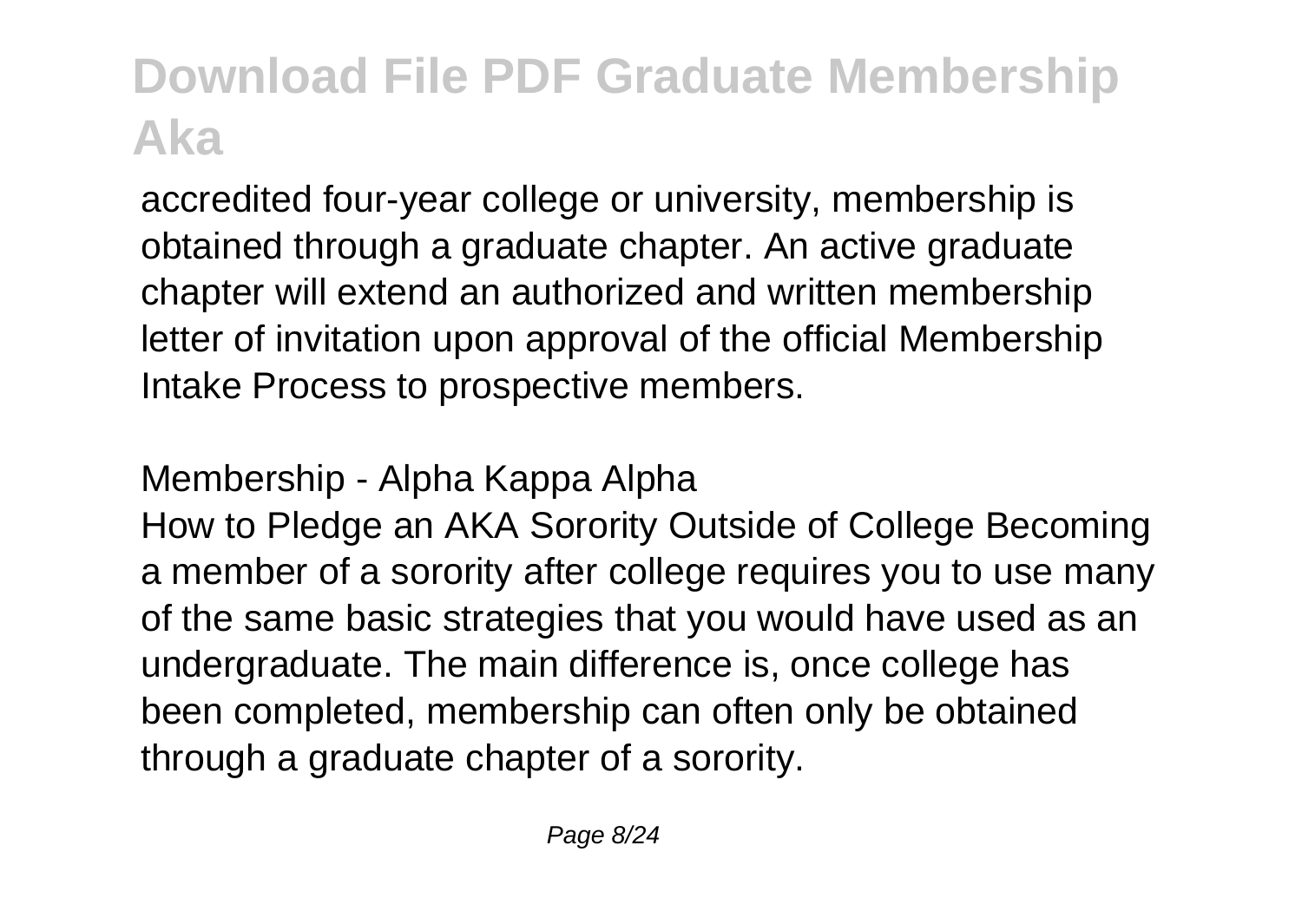How to Pledge an AKA Sorority Outside of College | The ... Graduate membership of the society is the starting point to your career as a psychologist and is a prerequisite for many of our accredited post-graduate and Doctoral programmes. As a graduate member you will receive: the title 'MBPsS' after your name a subscription to The Psychologist (print and digital)

#### Graduate Membership | BPS

Description Of : Alpha Kappa Alpha Graduate Membership Apr 08, 2020 - By Dr. Seuss # Best Book Alpha Kappa Alpha Graduate Membership # alpha kappa alpha sorority incorporated r is proud of her 1026 chapters and nearly 300000 members in more than 55 nations and all 50 states Page 9/24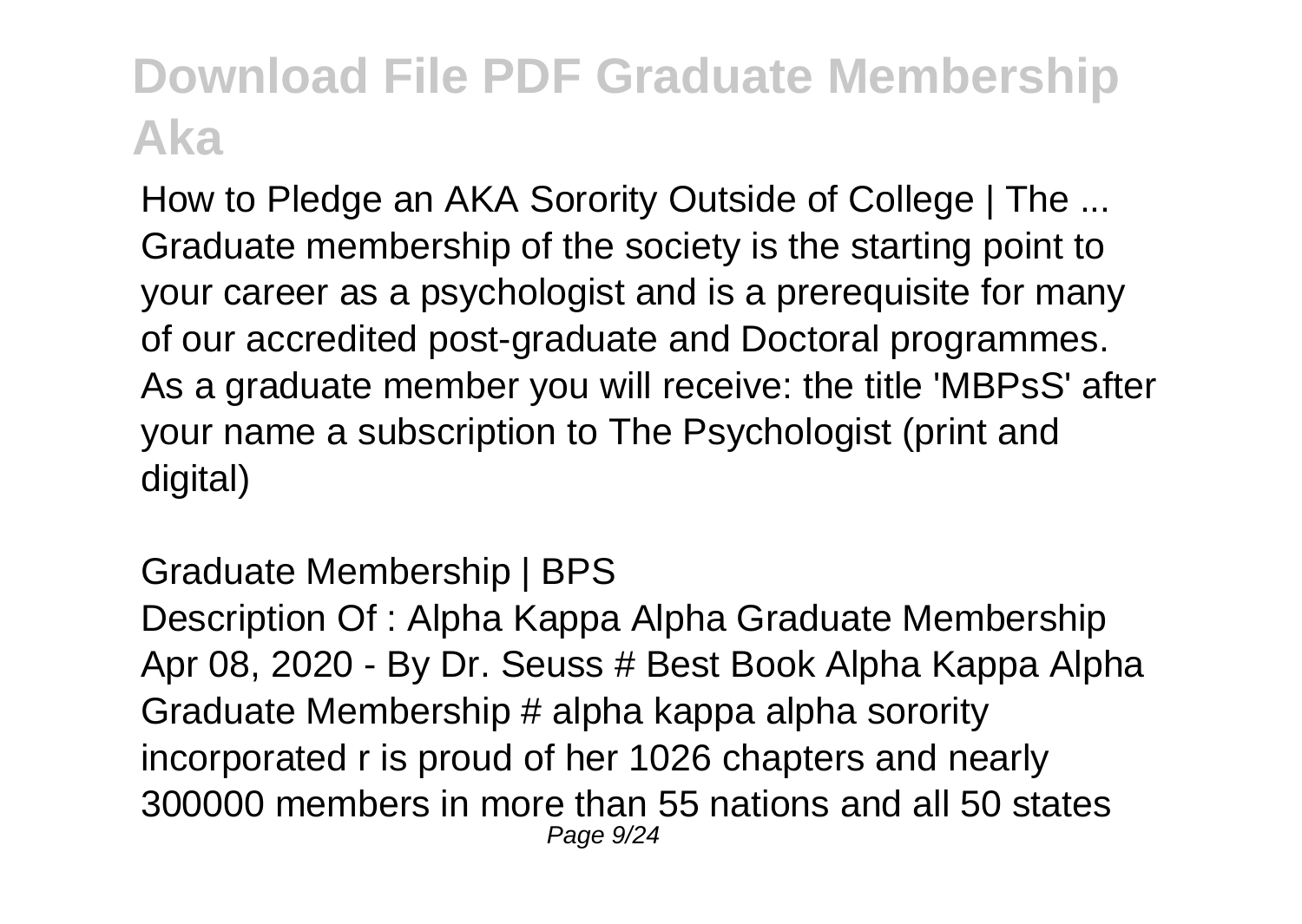membership is by invitation only if you are matriculating as a full time student attending an accredited four year ...

Alpha Kappa Alpha Graduate Membership Candidacy for membership into Alpha Kappa Alpha Sorority, Incorporated graduate chapters is open to women of high ethical and scholastic standards who have completed courses leading to a degree from an accredited college or university. Graduate Membership is by invitation only and may not be solicited.

Membership | Eta Nu Omega Chapter Graduate membership requires completion of at least a baccalaureate degree with a cumulative average of at least Page 10/24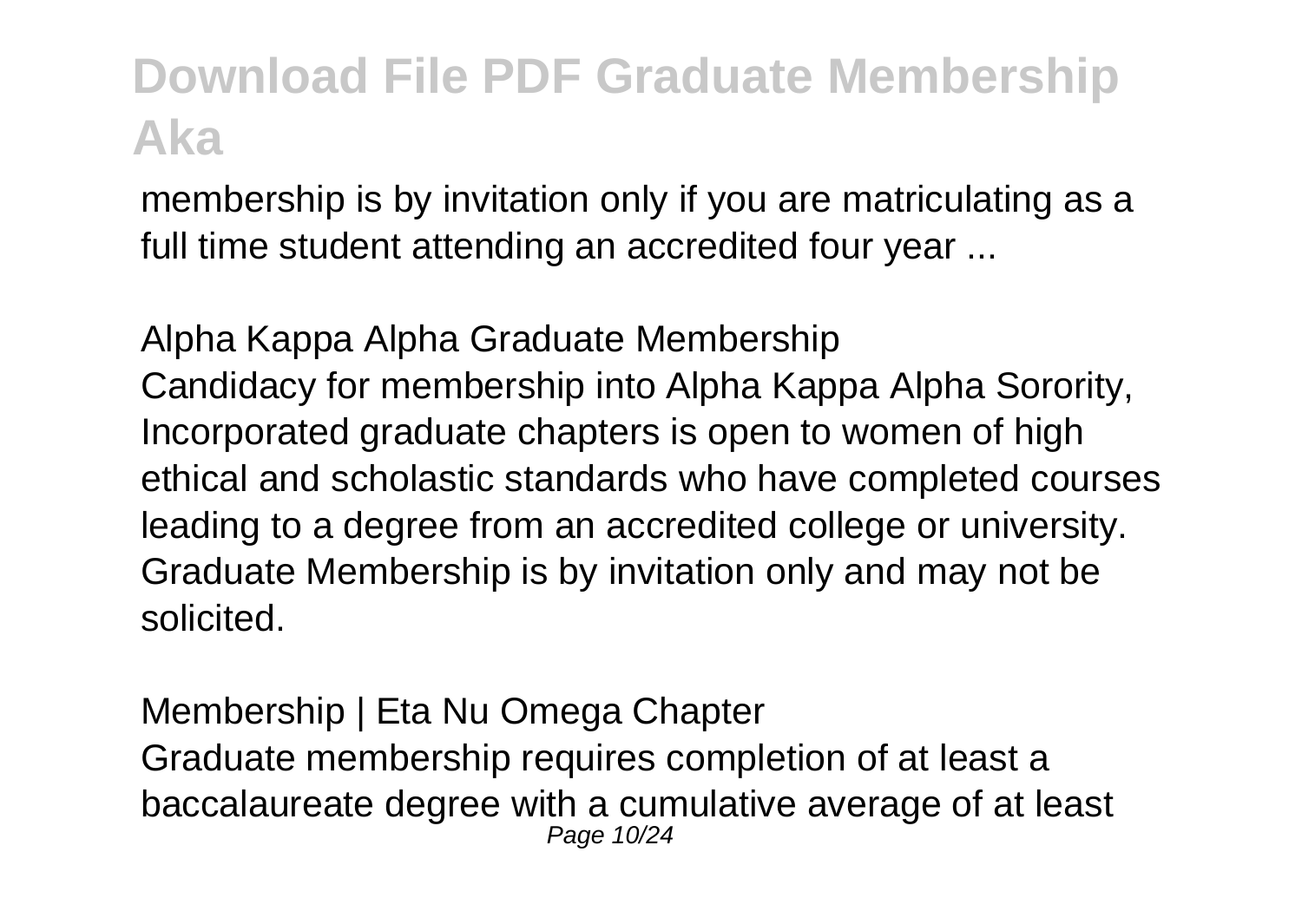C+ or a graduate degree from an accredited senior college/university. Membership in Alpha Kappa Alpha Sorority will not be extended to:

An interdisciplinary look Alpha Kappa Alpha (AKA), the first historically Black sorority.

Degreed AKA This notebook is for the women of the Pink and Green! It's the prefect gift to celebrate graduation, and Graduate chapter new members. The 6x9-inch lined book is the perfect size to be portable...take it to chapter meetings, the local coffee shop, or your commitee's planning event. This Page 11/24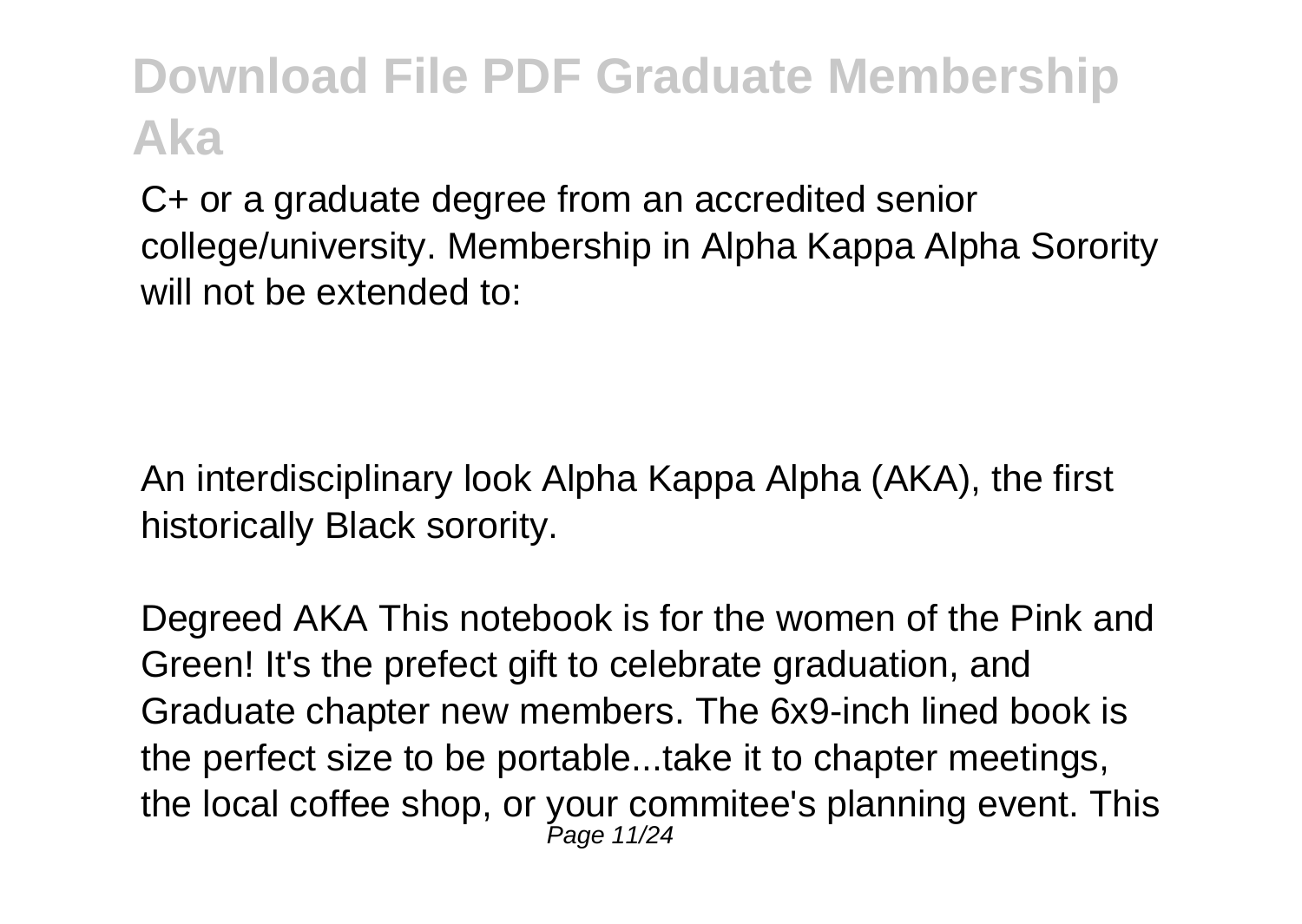notebook's 120 pages give you plenty of room to keep track of what's important. It's the perfect gift for your fiercest Soror, a pretty co-worker, or yourself. \*This notebook is part of the "Pretty Girls Lead" series, exclusively from Invictus Journals.

Description Notice: This Book is published by Historical Books Limited (www.publicdomain.org.uk) as a Public Domain Book, if you have any inquiries, requests or need any help you can just send an email to publications@publicdomain.org.ukThis book is found as a public domain and free book based on various online catalogs, if you think there are any problems regard copyright issues please contact us immediately via DMCA@publicdomain.org.uk Page 12/24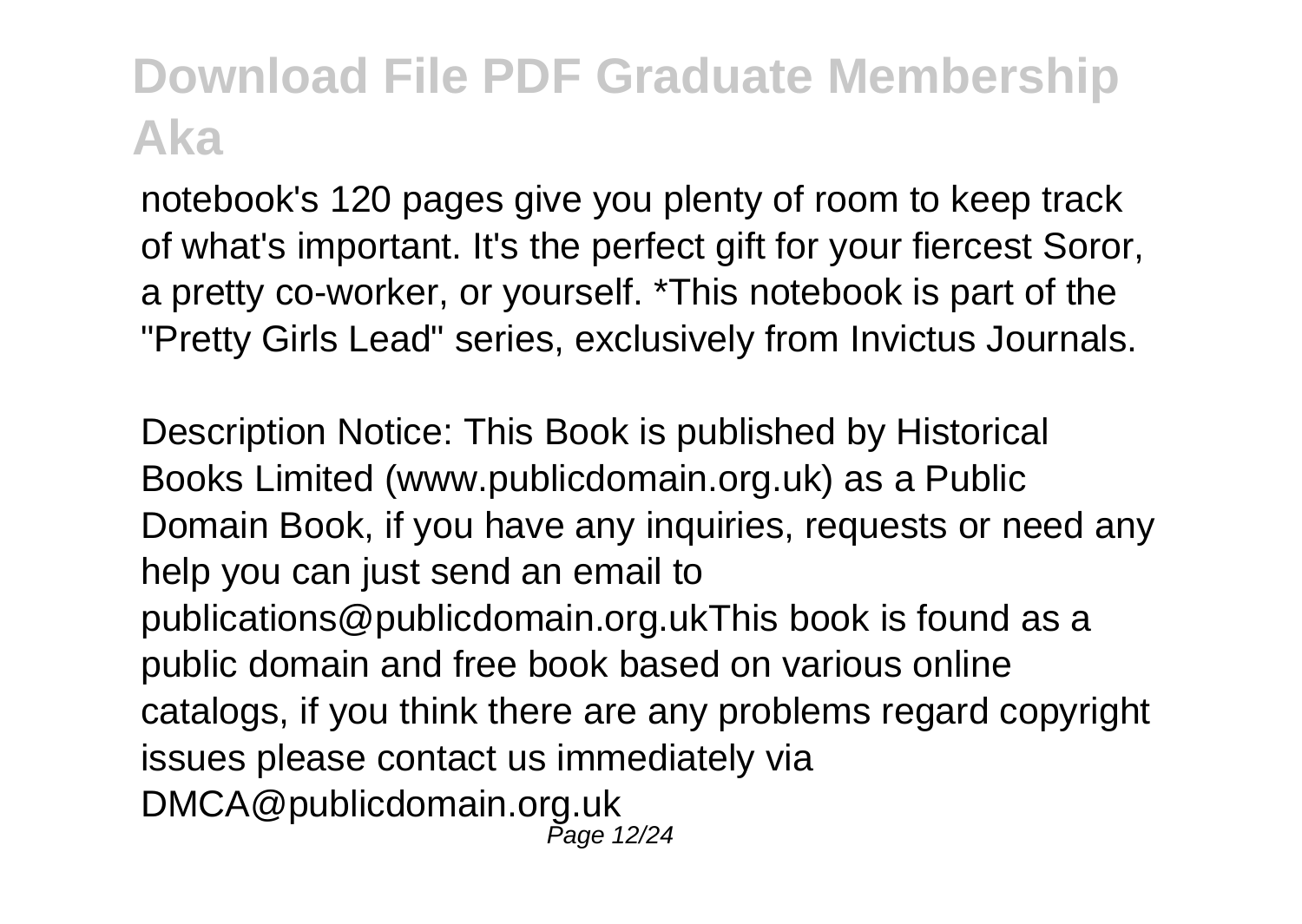Captures the complete experience of American slavery, as well as the contributions of slaves and their descendants, in a beautifully illustrated volume that brings together artifacts, images, and documents from the United States National Slavery Museum, accompanied by commentary and reminiscences of slaves and their descendants. 15,000 first printing.

From the creation of the first black fraternity at Cornell in 1906 to the present day, a fascinating history of America's nine black fraternities and sororities explores the roles of these organizations in shaping generations of African-American leaders. Reissue.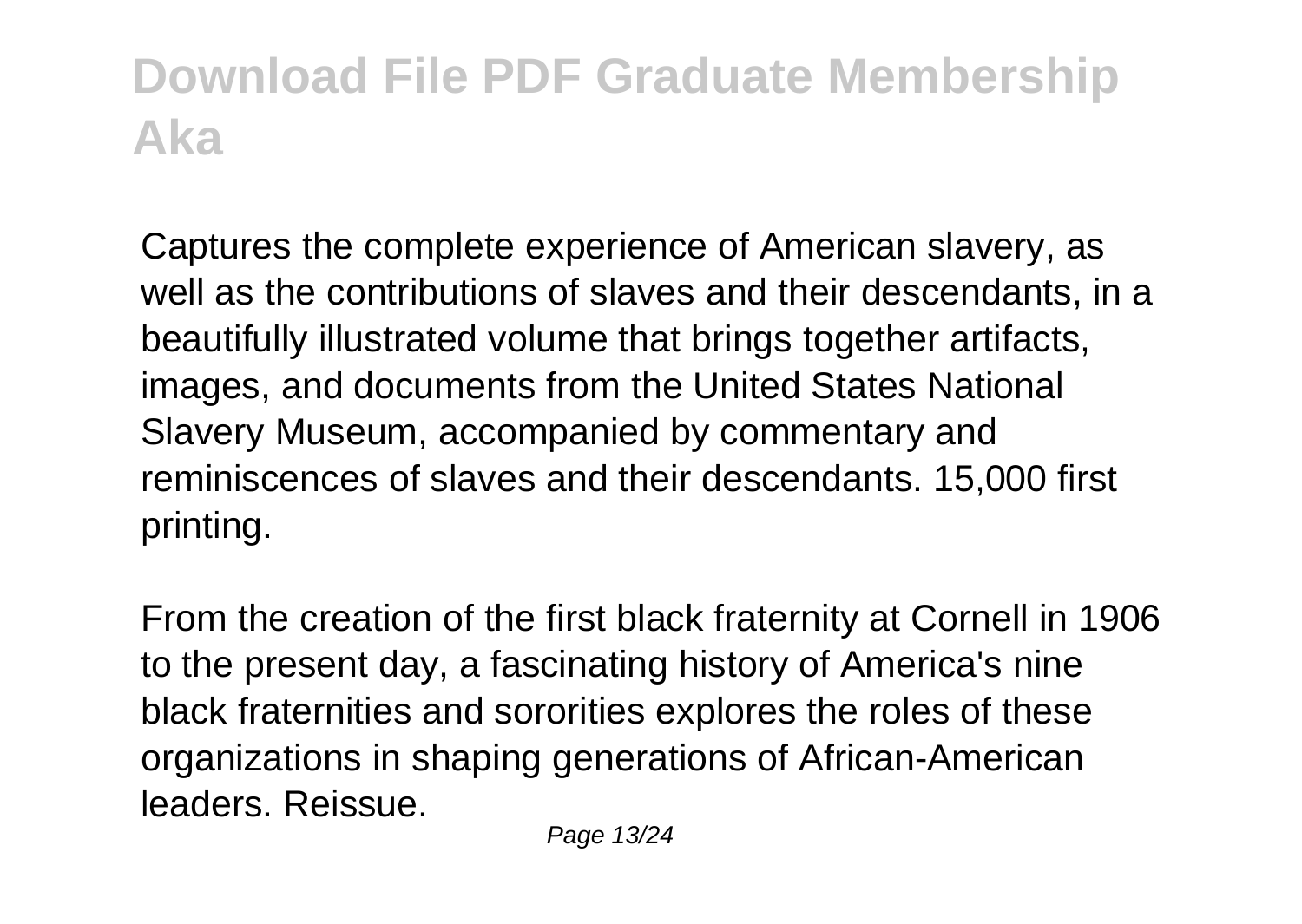Alpha Kappa Alpha journals makes a great gift for your favorite AKA College or University student or graduate. This journal is 6x9 inch and 110 pages notebook ideal for your Alpha Kappa Alpha soror or future soror friend or a family member, a young or past student, your mother, sister, daughter, or aunt, they will love this. It also makes a great gift idea for probates, for journaling, and note-taking, taking around campus, to class, parties, social events. A great gift for friends and family who love writing.

"A masterpiece of multidisciplinary scholarship that clearly demonstrates the contemporary relevance of black fraternities and sororities." —Hasan Kwame Jeffries, author of Bloody Page 14/24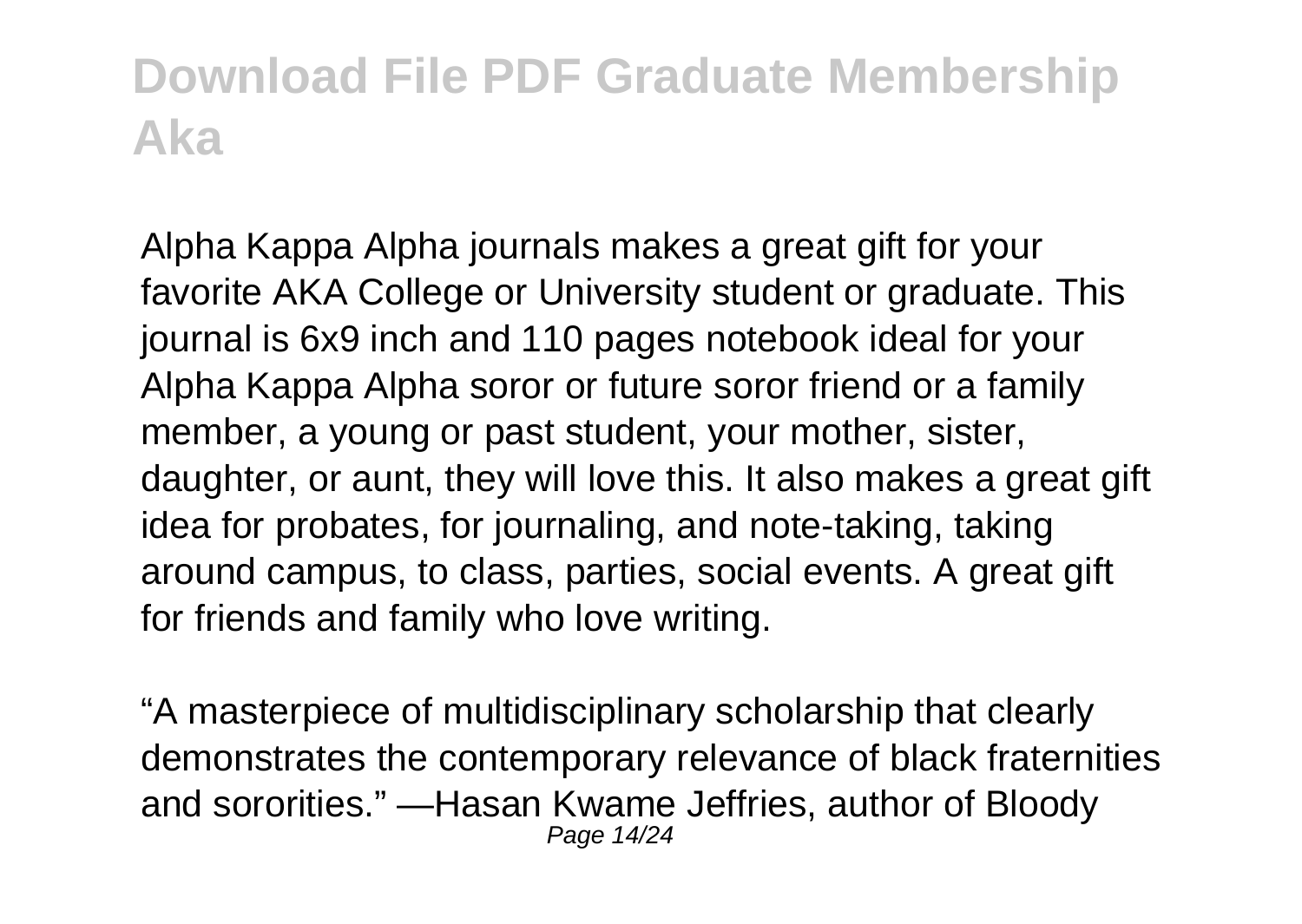Lowndes During the twentieth century, black Greek-Letter organizations (BGLOs) united college students dedicated to excellence, fostered kinship, and uplifted African Americans. Members of these organizations include remarkable and influential individuals such as Martin Luther King Jr., Congresswoman Barbara Jordan, novelist Toni Morrison, and Wall Street pioneer Reginald F. Lewis. Despite the profound influence of these groups, many now question the continuing relevance of BGLOs, arguing that their golden age has passed. To foster a greater engagement with the history and contributions of BGLOs, Black Greek-Letter Organizations in the Twenty-first Century brings together an impressive group of authors to explore the contributions and continuing possibilities of BGLOs and their members. Editor Gregory S. Page 15/24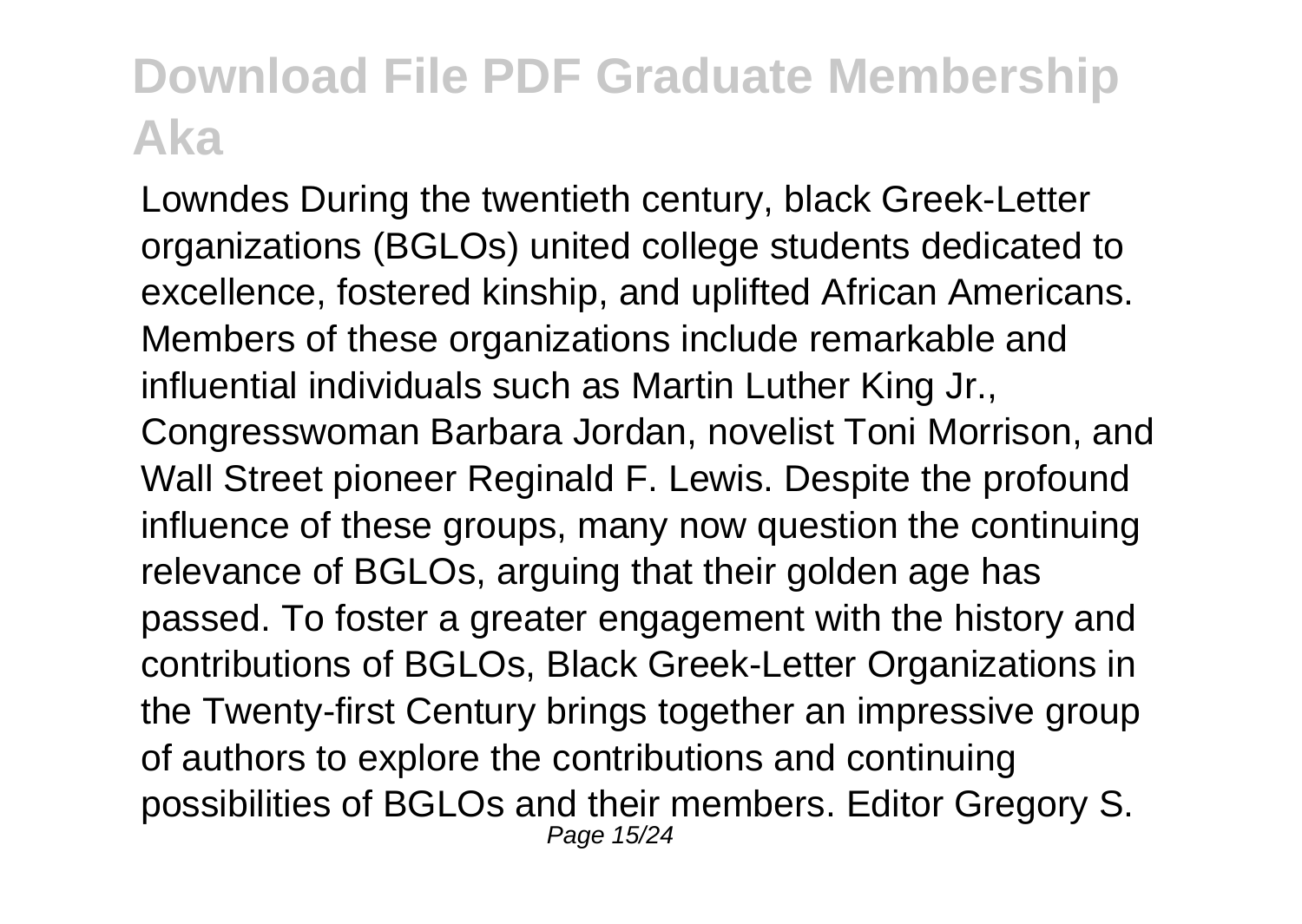Parks and the contributing authors provide historical context for the development of BGLOs, exploring their service activities as well as their relationships with other prominent African American institutions. Both internally and externally, BGLOs struggle to forge a relevant identity for the new century. Internally, these groups wrestle with many issues, including hazing, homophobia, petty intergroup competition, and the difficulty of bridging the divide between college and alumni members. Externally, BGLOs face the challenge of rededicating themselves to their communities and leading an aggressive campaign against modern forms of racism. sexism, and other types of fear-driven behavior. By embracing the history of these organizations and exploring their continuing viability and relevance, Black Greek-Letter Page 16/24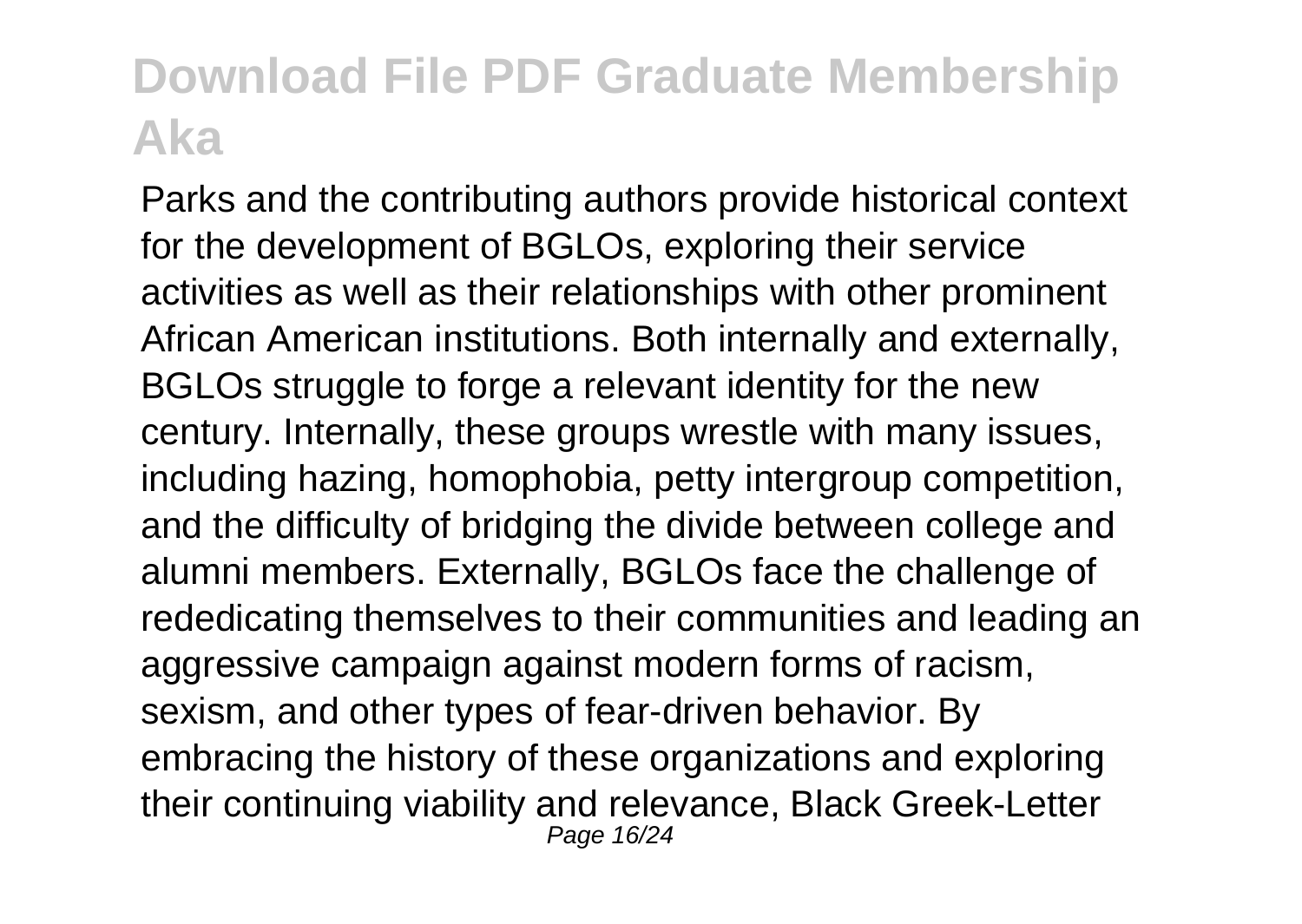Organizations in the Twenty-first Century demonstrates that BGLOs can create a positive and enduring future and that their most important work lies ahead.

Unbreakable AKA journals makes a great gift for your favorite AKA College or University student or graduate. This journal is 6x9 inch and 110 pages notebook ideal for your Alpha Kappa Alpha soror or future soror friend or a family member, a young or past student, your mother, sister, daughter, or aunt, they will love this. It also makes a great gift idea for probates, for journaling, and note-taking, taking around campus, to class, parties, social events. A great gift for friends and family who love writing.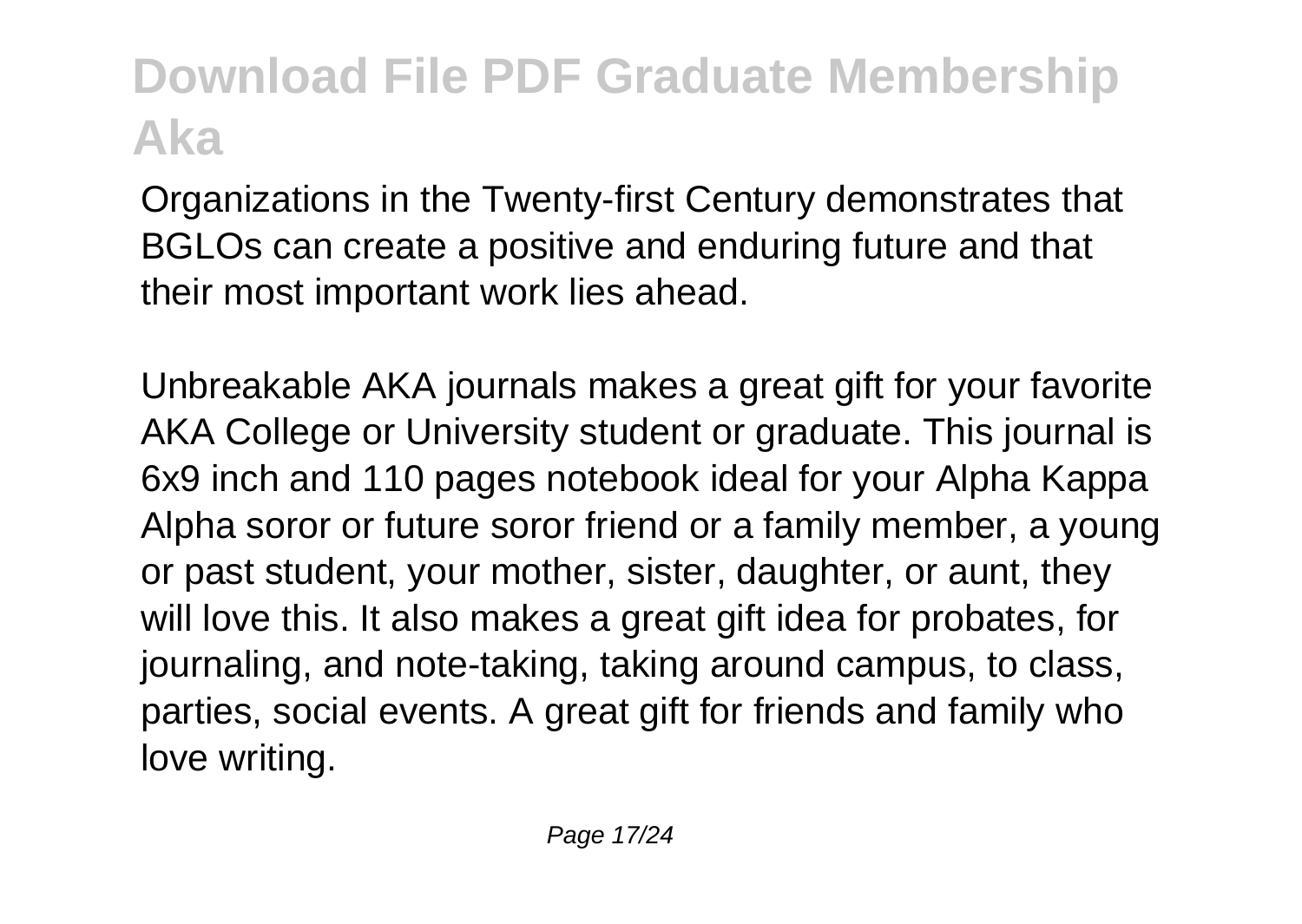COME ALONG AND VISIT SOUTH AFRICA WITH THE AKA's!! Alpha Kappa Alpha (AKA) was founded in 1908 at Howard University in Washington, D.C. It is the oldest Greek letter sorority in the United States. The word "sorority" comes from the Greek word "soror" which means sister. It is a society of college women. Every two years the total membership meets at a national convention called a "Boule" (pronounced boo-lay), also from the meeting of the Greek citystates. The Boule is usually followed by a pilgrimage to a foreign country. In 2008, to celebrate our 100th year of our existence, we made a pilgrimage to South Africa where many of our services are felt and seen through our support of schools in that area. This little book tells the story of our trip in words and pictures. Come along and visit South Africa with Page 18/24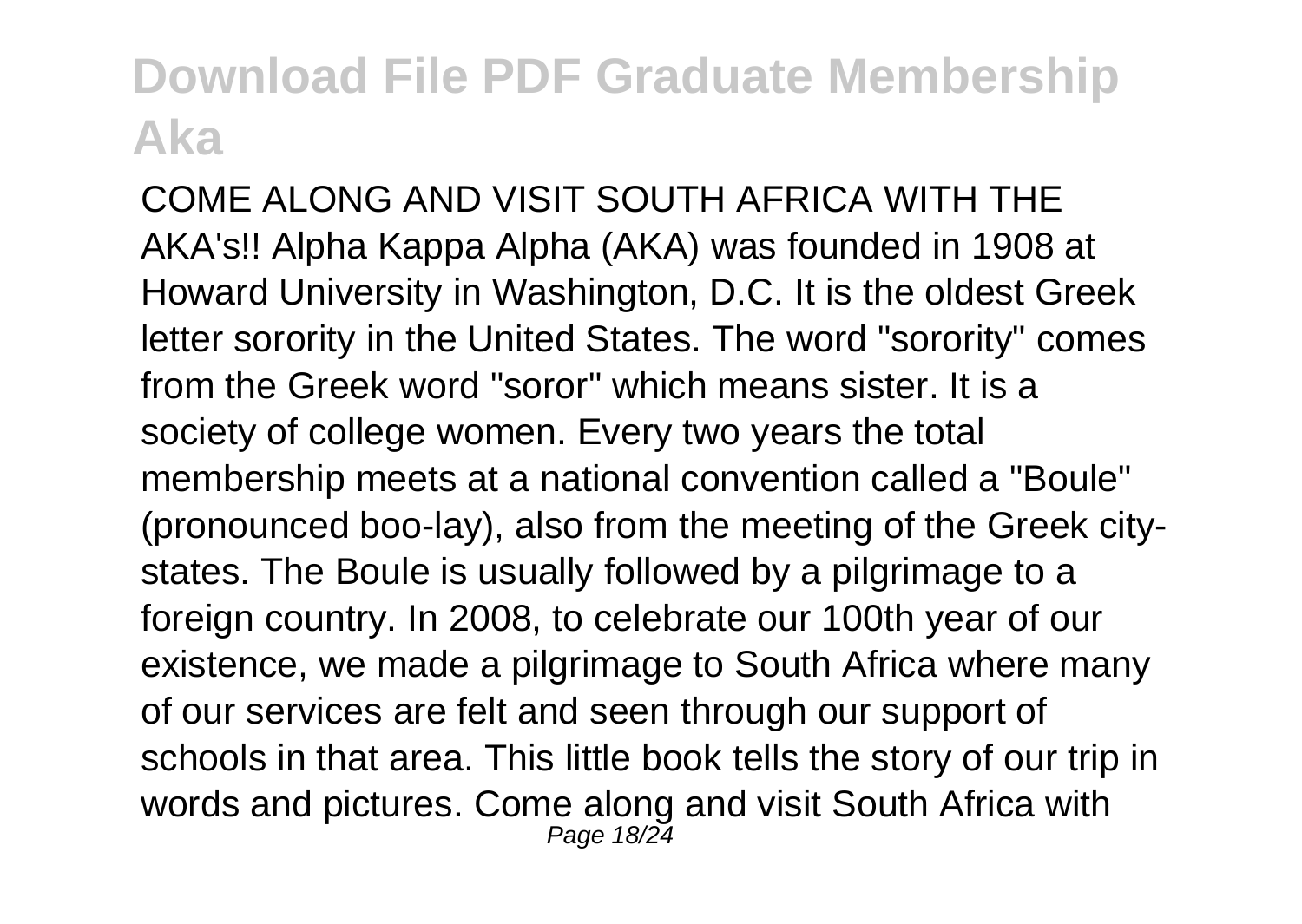the AKA's!! ABOUT THE AUTHOR: Fannie Lillian Miles Bellamy was born in Drakes Branch, Virginia. She is a graduate of Bennett College in Greensboro, North Carolina. She has done graduate work at George Washington University, the University of Virginia, Howard University and the Universities of Bordeaux and Toulouse. She retired from teaching after one year in Dillon County, South Carolina and twenty-nine years in Fairfax County, Virginia. She is a retired member of the Fairfax County Teachers' Association, the Virginia Teachers' Association, and the National Teachers' Association. She has been a member of Alpha Kappa Alpha Sorority for more than thirty-seven years. For the past seventeen years she has been substituting at Luther Jackson and Kilmer Middle Schools and Oakton High School. She Page 19/24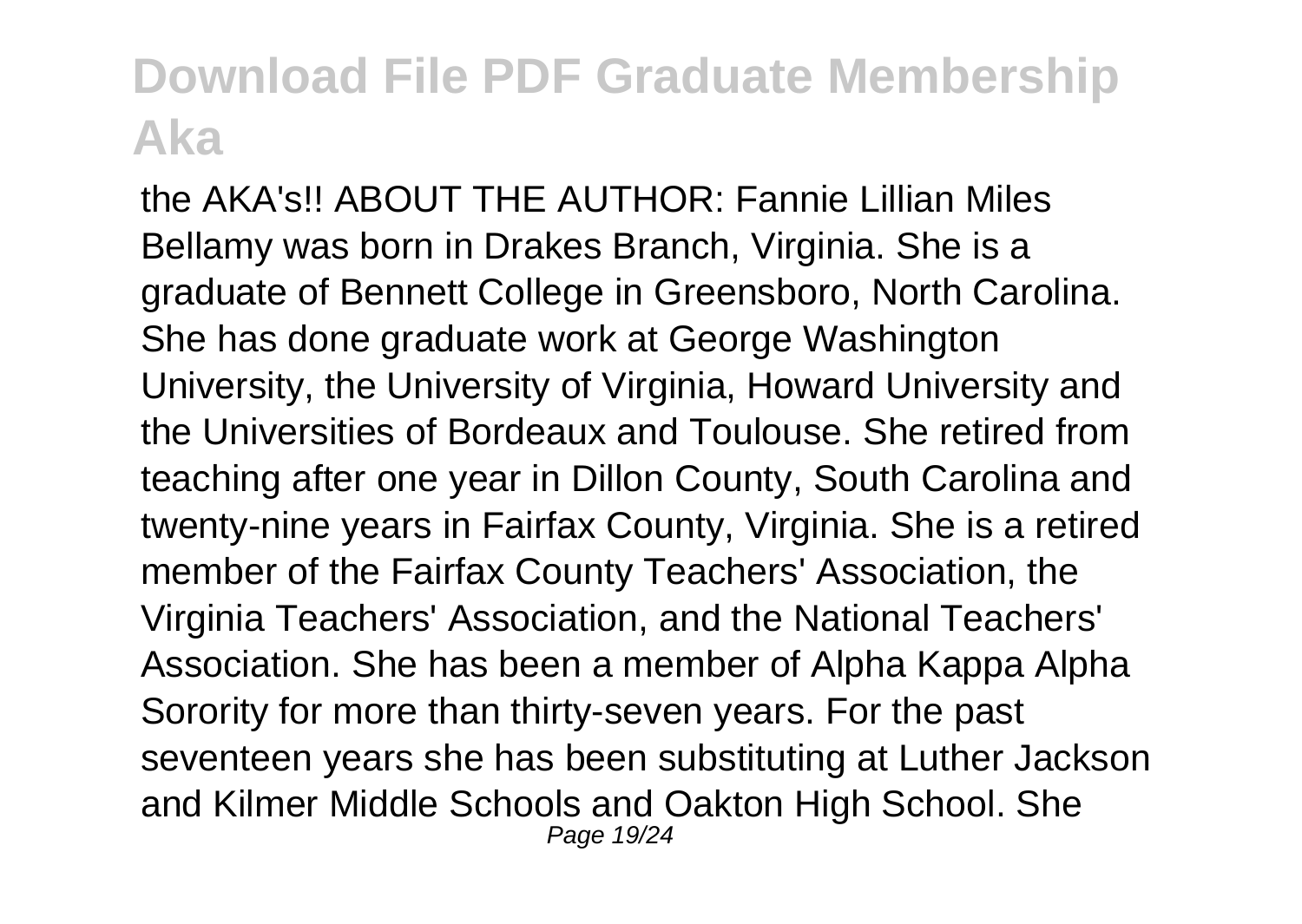makes her home in Fairfax County, Virginia with her husband Paul L. Bellamy, Jr. Mrs. Bellamy is the author of three adult nonfiction books: Defaming Teddy; My Love Affair with the French; and Two Frenchmen Hiking Across 1946 America. She has also published two other children's books. One, in French (with English translations), about her pet, JACQUES, Le Chien Terrier et Son Ami Chanel and another, FANNING ISLAND, about a very remote island in the Pacific Ocean. Several of these titles may be found at www.rockpublishing.com.

During the twentieth century, black Greek-Letter organizations (BGLOs) united college students dedicated to excellence, fostered kinship, and uplifted African Americans.  $P$ age 20/24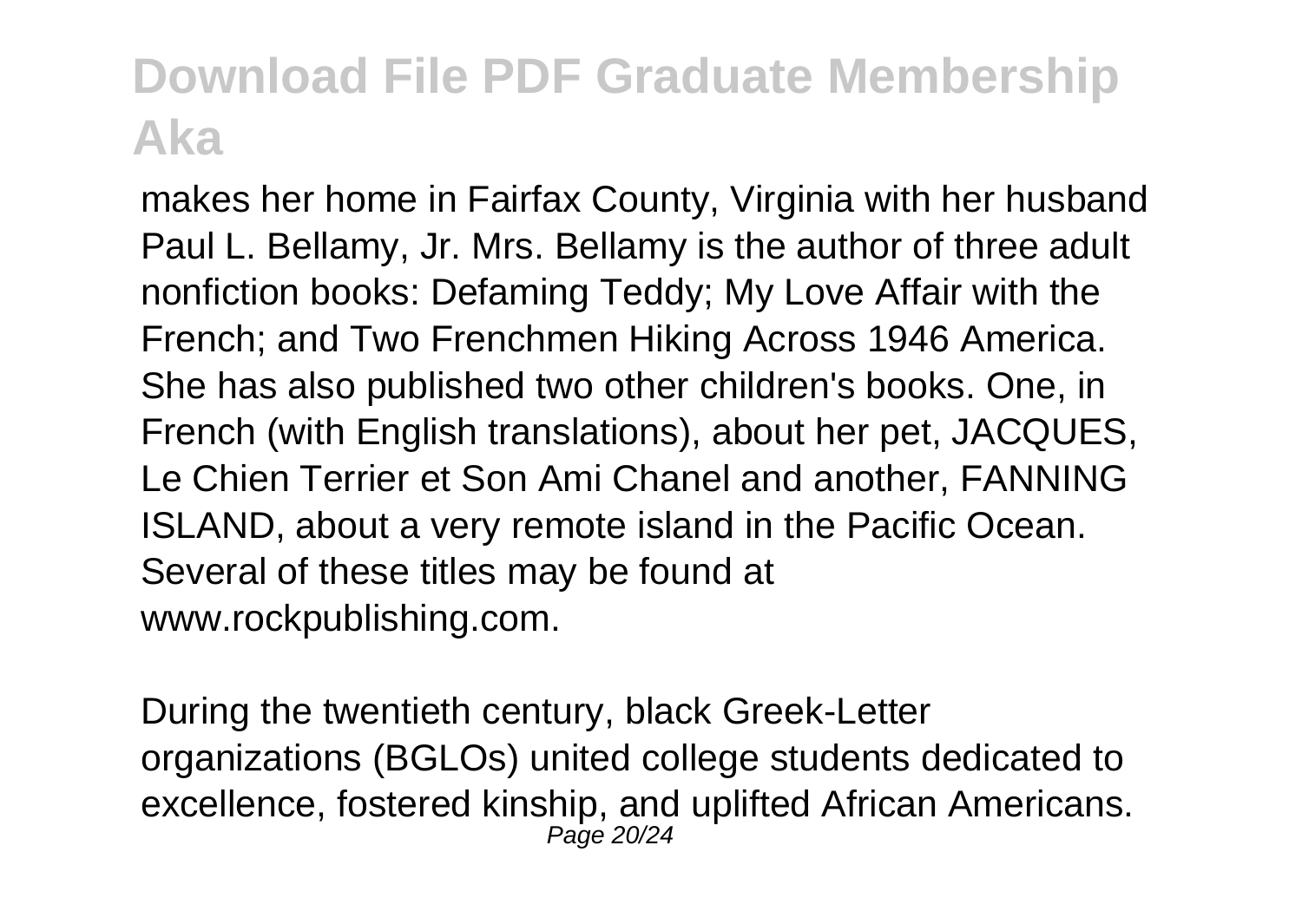Members of these organizations include remarkable and influential individuals such as Martin Luther King Jr., Congresswoman Barbara Jordan, novelist Toni Morrison, and Wall Street pioneer Reginald F. Lewis. Despite the profound influence of these groups, many now question the continuing relevance of BGLOs, arguing that their golden age has passed. Partly because of their perceived link to hip-hop culture, black fraternities and sororities have been unfairly reduced to a media stereotype—a world of hazing without any real substance. The general public knows very little about BGLOs, and surprisingly the members themselves often do not have a thorough understanding of their history and culture or of the issues currently facing their organizations. To foster a greater engagement with the history and contributions of Page 21/24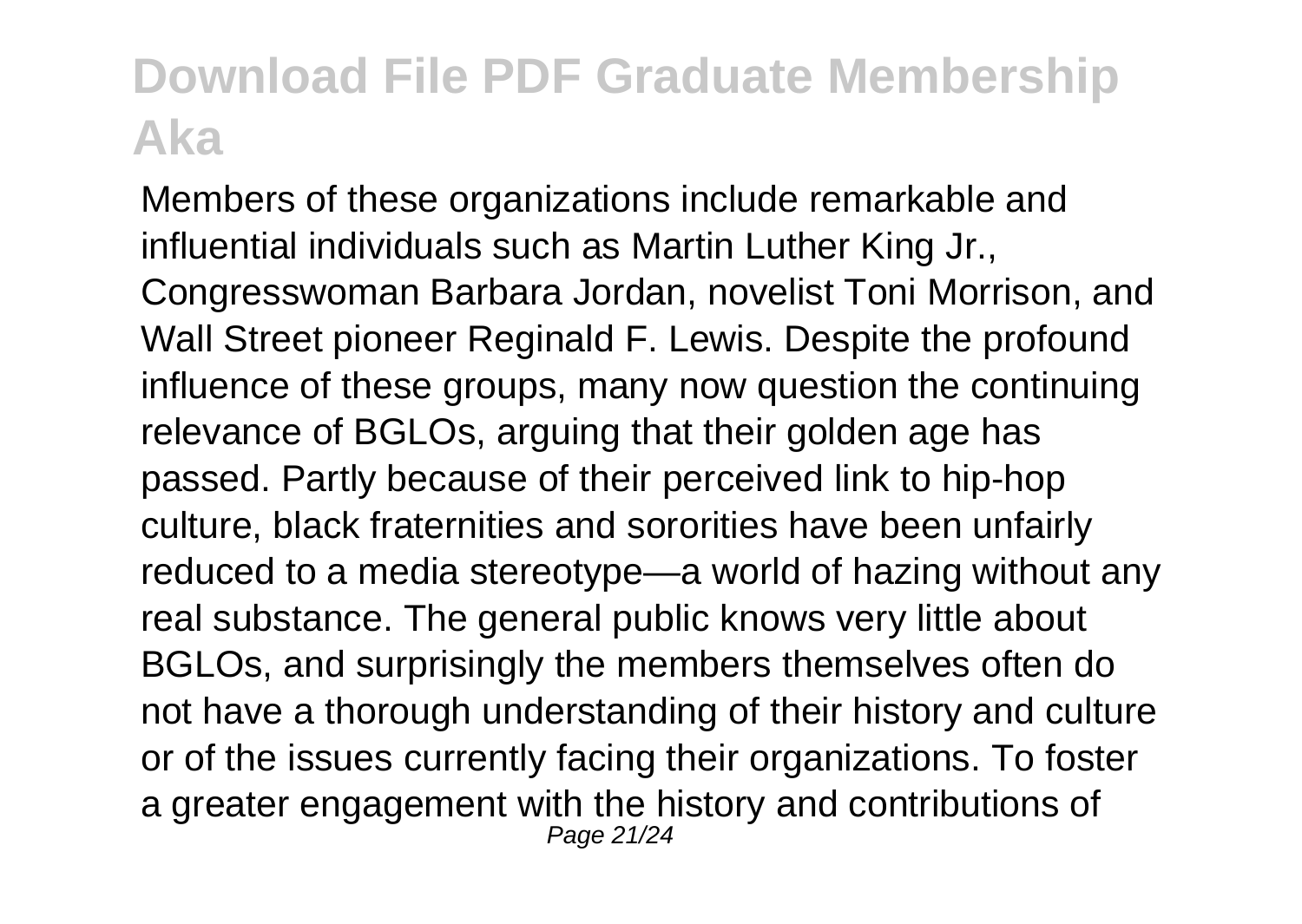BGLOs, Black Greek-Letter Organizations in the Twenty-first Century: Our Fight Has Just Begun brings together an impressive group of authors to explore the contributions and continuing possibilities of BGLOs and their members. Editor Gregory S. Parks and the contributing authors provide historical context for the development of BGLOs, exploring their service activities as well as their relationships with other prominent African American institutions. The book examines BGLOs' responses to a number of contemporary issues, including non-black membership, homosexuality within BGLOs, and the perception of BGLOs as educated gangs. As illustrated by the organized response of BGLO members to the racial injustice they observed in Jena, Louisiana, these organizations still have a vital mission. Both internally and Page 22/24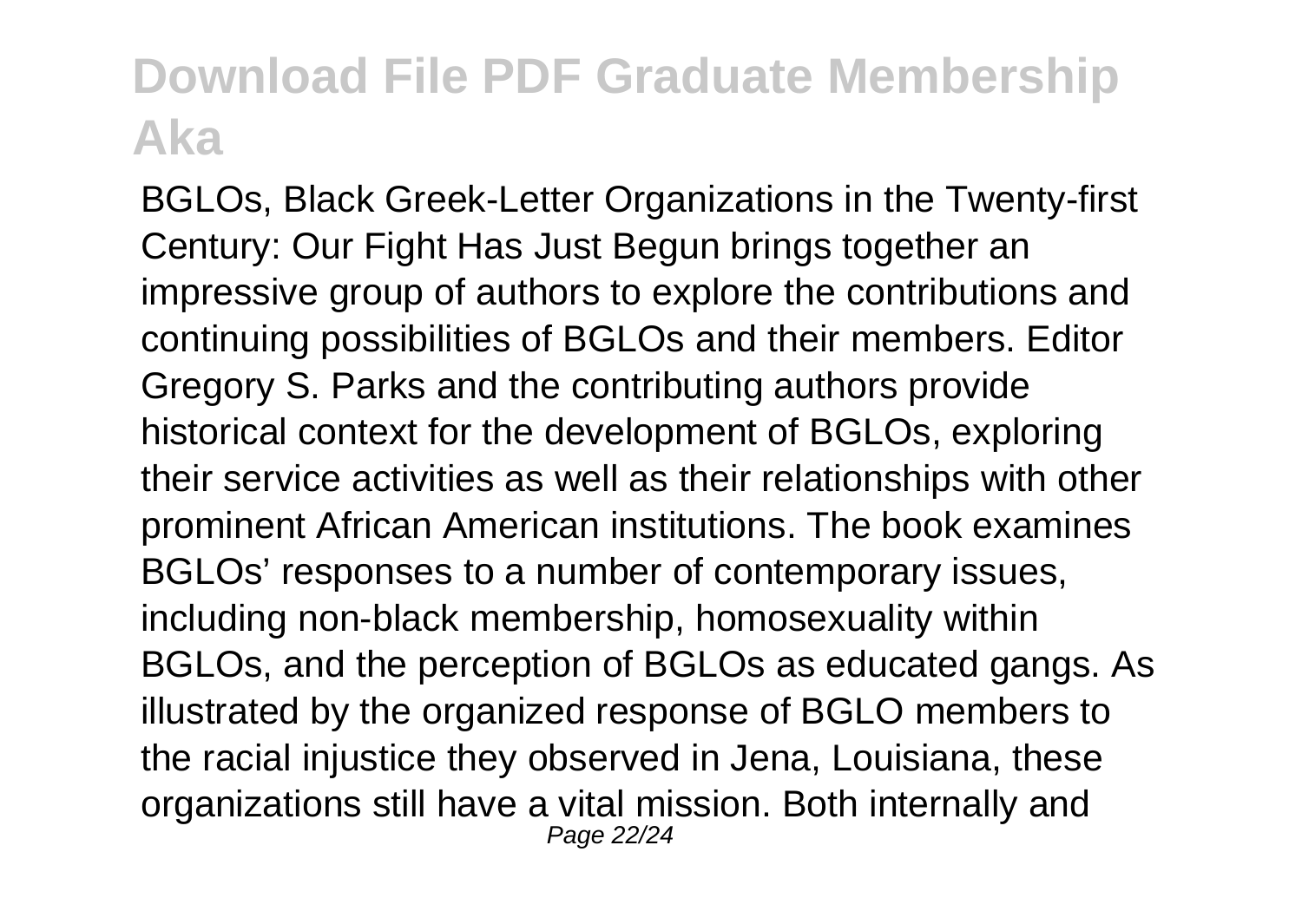externally, BGLOs struggle to forge a relevant identity for the new century. Internally, these groups wrestle with many issues, including hazing, homophobia, petty intergroup competition, and the difficulty of bridging the divide between college and alumni members. Externally, BGLOs face the challenge of rededicating themselves to their communities and leading an aggressive campaign against modern forms of racism, sexism, and other types of fear-driven behavior. By embracing the history of these organizations and exploring their continuing viability and relevance, Black Greek-Letter Organizations in the Twenty-first Century demonstrates that BGLOs can create a positive and enduring future and that their most important work lies ahead.